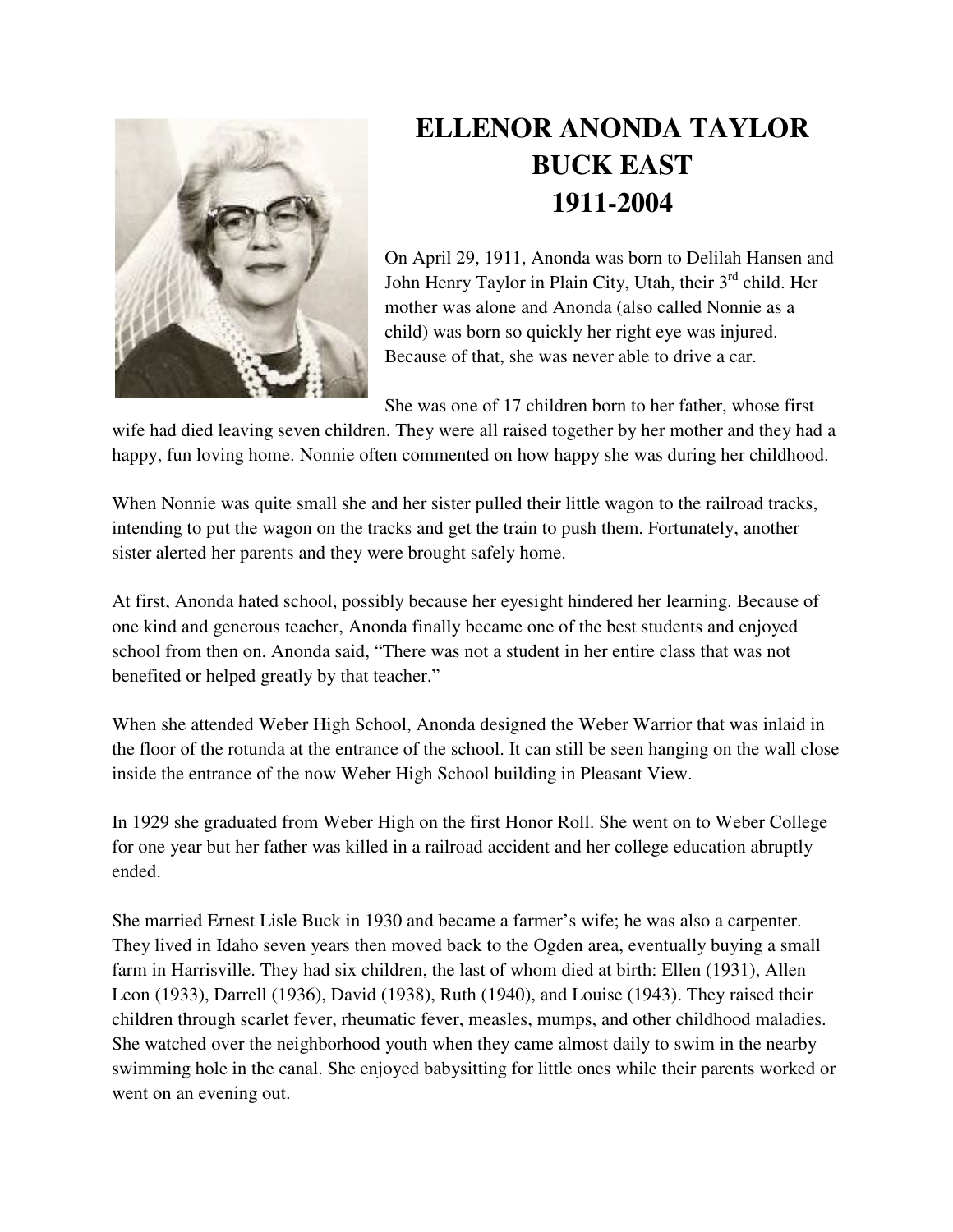She loved reading, art, drawing and painting, but most of all she loved people, especially children, and everyone loved her.

Anonda taught Primary in the LDS Church many years; she was in ward and stake Primary presidencies, and headed the Primary at Children's World Day Care for several years. She also loved Relief Society, going visiting teaching, and singing in choirs. It was a common sight to see her doing all these things riding her bicycle.

She particularly enjoyed attending the LDS temple. She served in the Ogden Temple children's nursery, caring for children who were being sealed to their parents. One of her paintings hung a long time in the temple nursery; it was a life-size Mary holding the baby Jesus.

She was a member of the Utah Daughters of the Pioneers. She wrote poetry and studied Spanish. One time she created an original advertising jingle for a contest from a company who awarded her first prize—it was a piano, which is still in the family.

Anonda loved flowers almost as much as she loved children. She spent all the time she could outdoors, growing flowers, vegetables, and fruit. She loved birds, cats, and other animals that benefited from her love as well.

After their children were grown, Anonda and Ernest worked together at the Utah School for the Blind as house parents at the boys' dorm. The boys benefited from her husband's strong hand and Anonda's loving spirit. After Ernest died, Anonda continued this job until she retired.

Many people enjoyed her homemade bread – she made seven loaves every day – and they liked her pies, homemade candy, and fudge. She got her first refrigerator and an electric stove after many years of marriage, making do until then with an old-fashioned icebox and a coal stove.

Ernest died in 1972 and Anonda moved to Ogden. After being a widow for eight years, Anonda married Harold J. East in 1980. They lived in West Weber; again she was a farmer's wife. Harold died in 1987, at which time she moved back to her home in Ogden.

Anonda died 27 November 2004, at a young 93 years old.

## **SOURCE:**

East, Ellenor Anonda Taylor. *Personal Diary of Ellenor Anonda Taylor East*. Privately published by John David Buck, 2011.